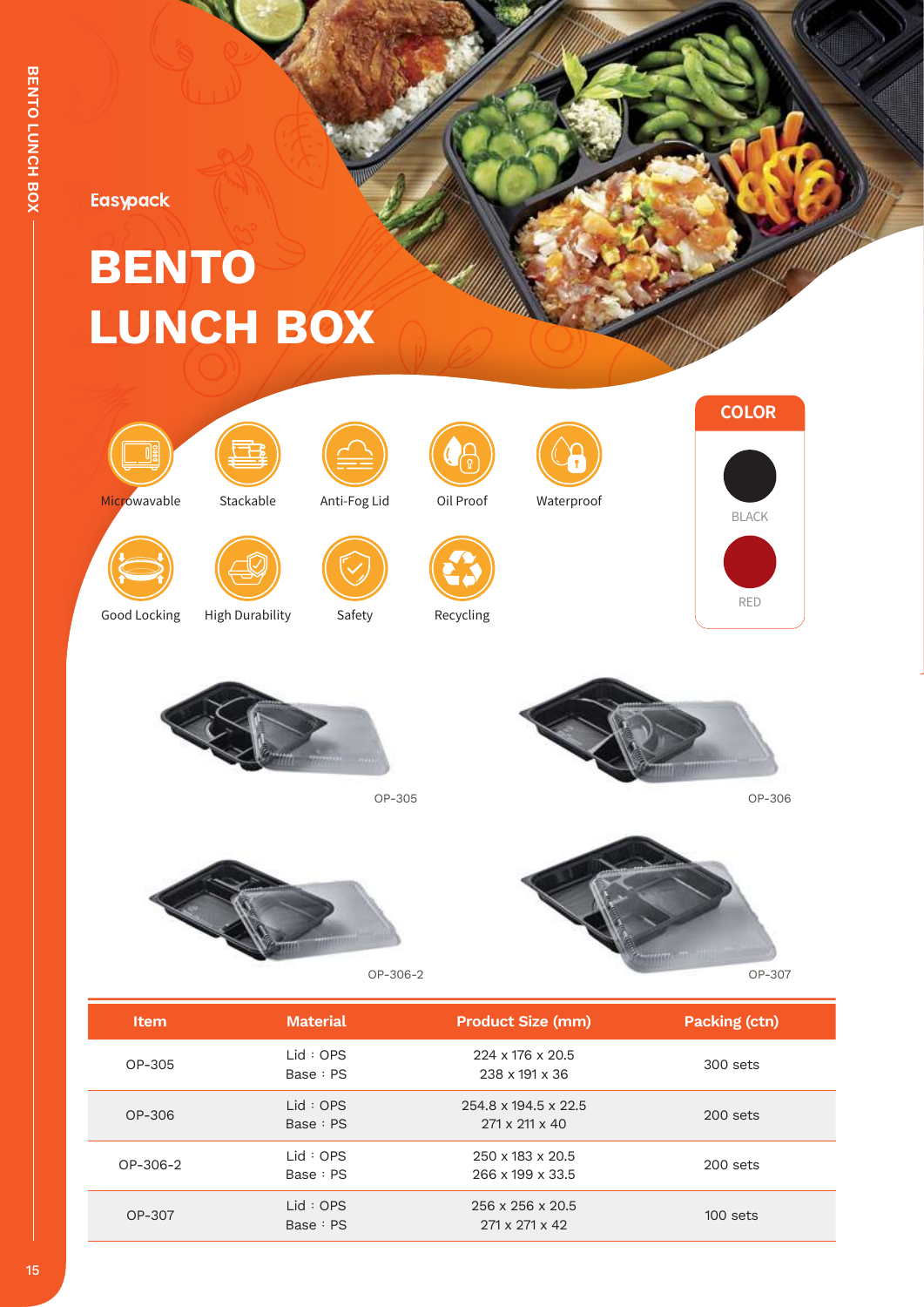



TH-305-1

TH-8305

| <b>Item</b> | <b>Material</b>     | <b>Product Size (mm)</b>                     | Packing (ctn)      |
|-------------|---------------------|----------------------------------------------|--------------------|
| TH-566      | Lid:OPS<br>Base: PP | 250 x 195 x 15<br>$260 \times 200 \times 36$ | $200$ sets         |
| TH-567      | Lid:OPS<br>Base: PP | 250 x 190 x 15<br>$260 \times 195 \times 40$ | $200$ sets         |
| TH-305-1    | Lid:OPS<br>Base: PP | $225 \times 175 \times 21$<br>238 x 190 x 36 | 600 pcs<br>300 pcs |
| TH-8305     | Lid:OPS<br>Base: PP | 225 x 175 x 21<br>238 x 190 x 36             | 600 pcs<br>300 pcs |



| <b>Item</b> | <b>Material</b>     | <b>Product Size (mm)</b>                                 | Packing (ctn) |
|-------------|---------------------|----------------------------------------------------------|---------------|
| $HA-01$     | Lid:OPS<br>Base: PP | 234 x 200 x 15<br>$229 \times 195 \times 34$             | 300 sets      |
| $HA-02$     | Lid:OPS<br>Base: PP | $234 \times 200 \times 15$<br>$229 \times 195 \times 34$ | 300 sets      |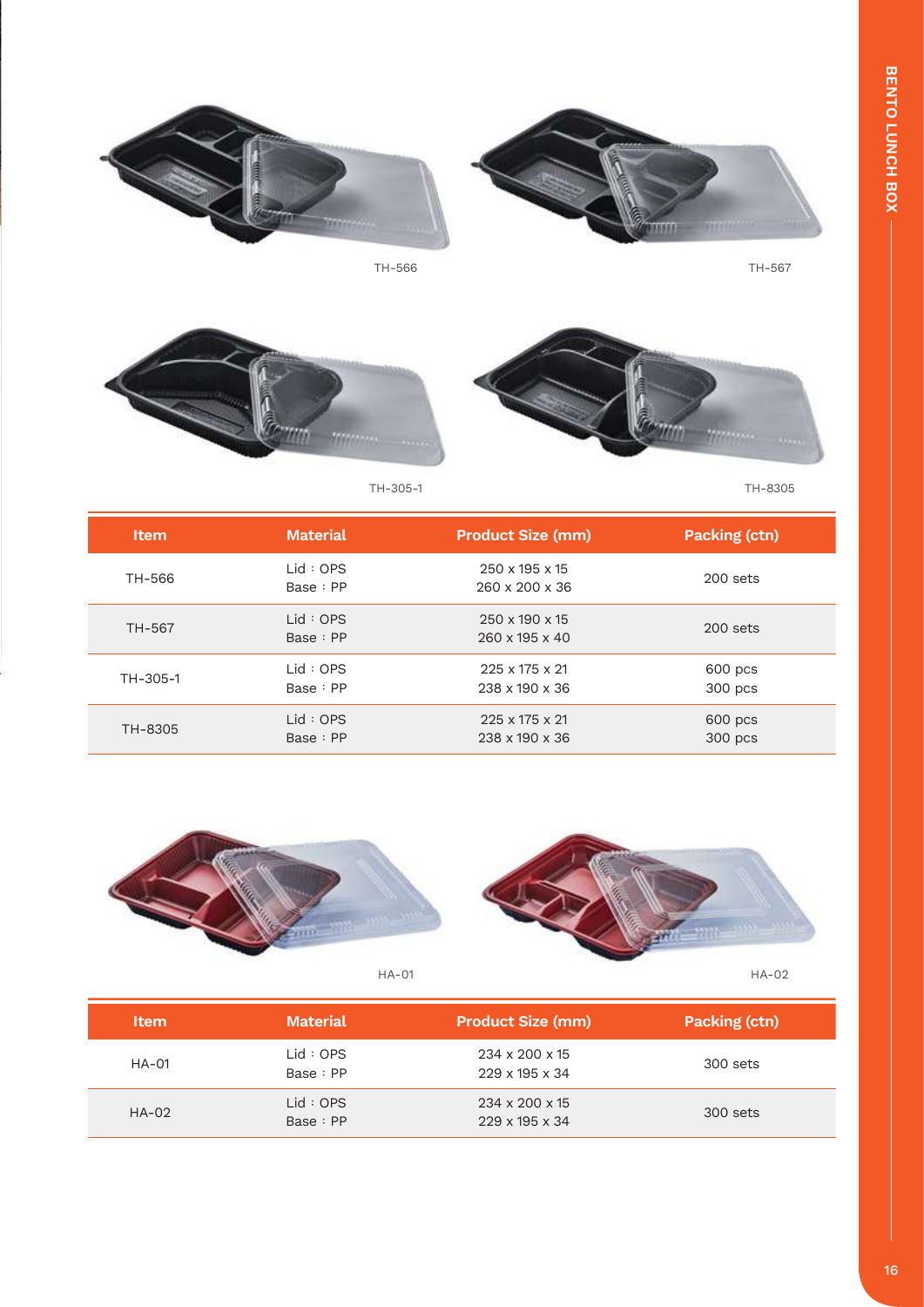

| <b>Item</b> | <b>Material</b>      | <b>Description</b>       | <b>Product Size (mm)</b>                     | Packing (ctn) |
|-------------|----------------------|--------------------------|----------------------------------------------|---------------|
| EW-750      | lid : PP<br>Base: PP | 750 ml<br>(About 25 oz)  | 218 x 173 x 27<br>$256 \times 190 \times 35$ | $100$ sets    |
| EW-0902     | Lid : PP<br>Base: PP | 900 ml<br>(About 30 oz)  | 218 x 173 x 27<br>$256 \times 190 \times 55$ | $100$ sets    |
| EW-1000     | Lid : PP<br>Base: PP | 1000 ml<br>(About 33 oz) | 218 x 173 x 27<br>256 x 190 x 55             | 100 sets      |



ESO SERIES ESO-750

ESO-750

| Item     | <b>Material</b> | <b>Description</b>  | <b>Product Size (mm)</b>         | <b>Packing (ctn)</b> |
|----------|-----------------|---------------------|----------------------------------|----------------------|
| ESO-650  | Lid : PP        | 650 ml              | 172.4 x 225.5 x 24.3             | 300 pcs              |
|          | Base: PP        | $(A$ bout 22 oz $)$ | $172.4 \times 225.5 \times 35.6$ | 300 pcs              |
| ESO-700  | lid : PP        | 700 ml              | $172.4 \times 225.5 \times 24.3$ | 300 pcs              |
|          | Base: PP        | $(A$ bout 23 oz)    | $172.4 \times 225.5 \times 35.6$ | 300 pcs              |
| ESO-750  | lid : PP        | 750 ml              | $172.4 \times 225.5 \times 24.3$ | 300 pcs              |
|          | Base: PP        | (About 25 oz)       | $172.4 \times 225.5 \times 36.5$ | 300 pcs              |
| ESO-1000 | lid : PP        | 1000 ml             | $172.4 \times 225.5 \times 24.3$ | 300 pcs              |
|          | Base: PP        | (About 33 oz)       | $172.4 \times 225.5 \times 44.4$ | 300 pcs              |